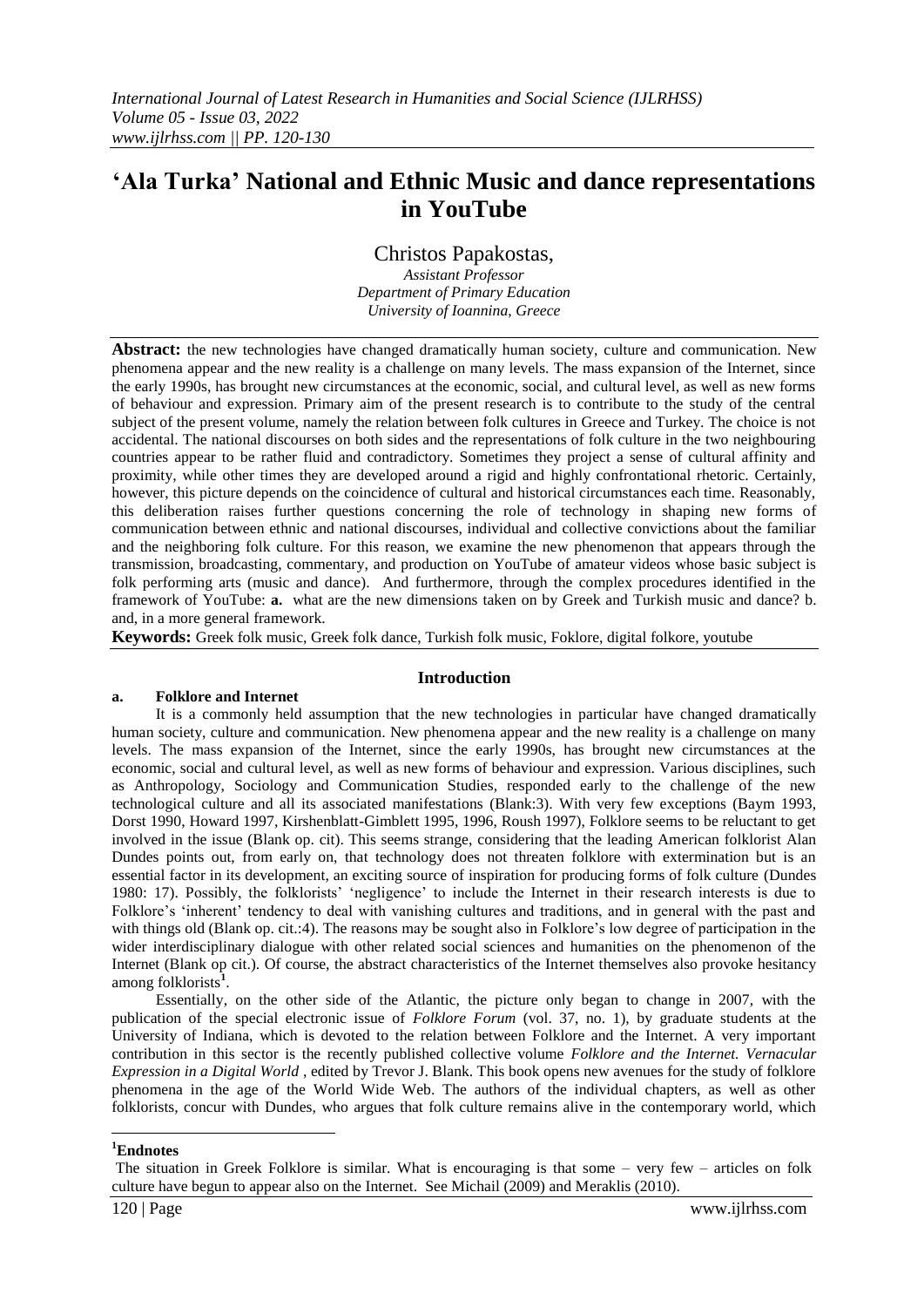#### *www.ijlrhss.com || PP. 120-130*

fact is due in part to the increase in transmission via e-mail and the Internet (2005:406). It is no coincidence that from the initial stages of the Internet various aspects of folk culture (jokes, anecdotes<sup>2</sup>, fairytales, narratives, folk performing arts) constitute its 'raw material'. A new trend appears, which accords folk culture an important place in the Internet and communication via this, and which is clearly identifiable just as in the 'real' world (Blank op. cit.:2).

One basic concept for American, and not only, Folklore is that of communication. For this reason, one basic theoretical problem that arises is the satisfactory definition of the concept of communication in the framework of the Internet. In Βlank's view (Blank op. cit.:5), McClelland simplifies the concept of folk culture, which he describes ""communicative behavior whose primary characteristics  $\dots$  are that  $\dots$  it doesn't 'belong' to an individual or group . . . and in the modern context therefore transcends issues of intellectual property; and [that] . . . it is transmitted spontaneously, from one individual (or group of individuals) to another under certain conditions, frequently without regard for remuneration or return benefit. As it is transmitted, it often undergoes modification, according to the inclination of the retransmitter" (2000, 184).<sup>3</sup>. For Ben-Amos too, the concept of communication has particular weight, since he defines the folk culture as an action that takes place at the moment of a communication event (1971:10), and notes that this is an 'artistic communication between small groups' (cf. Blank op. cit.:6). Blank (op. cit.) considers that this definition by Ben-Amos, as well as the analogous one by Oring (1998:335), who says that folk culture 'is about people – individuals and communities – and their aesthetic expression', are exceptionally useful and important. Nonetheless, he notes perceptively (Blank op. cit.) that: ‗A reliance on *aesthetics* seems to place a stronger emphasis on tangibility as a measurement of what constitutes folklore than the terms *communication* and *transmission* might allow. Furthermore, it leaves room for prejudice—what one person may find beautiful or important conversely may seem ugly or frivolous to another. This is problematic'. Thus, Blank, identifying the limitations set by the aforesaid theoretical positions for studying folk culture in the framework of the Internet, proceeds to his own synthesis. In his view, 'folkore should be the outward expression of creativity—in myriad forms and interactions—by individuals and their communities. (Blank op. cit.). The aforesaid framing is the theoretical starting point for negotiating the subject in the present article.

One major challenge of Folklore, and of the social sciences generally<sup>4</sup>, is to investigate the appearance, projection, processing, creation, transmission and broadcasting of forms and manifestations of the performing arts (music, dance) via the Internet, such as: blogs, websites, e-mails and, most recently, the so-called social networks, such as facebook, twitter, myspace, et al. One such Internet platform is YouTube, with which we shall deal below. This new technological site is distinguished by ambivalent, abstract and vague dimensions, which also require further processing. For this reason, certain additional theoretical positions follow.

#### **b. Folklore and YouTube**

YouTube was founded in 2005 by three young employees working on the commercial webpage of the PayPal company. It was so successful that it was bought by Google in 2006 for the sum of 1.65 billion dollars (Burgess & Green:I). Its innovation lies in the fact that a user, through a relatively simple**<sup>5</sup>** procedure, can upload a short-length video and share it with other users**<sup>6</sup>** . Some of the features that have made YouTube so popular are: 1. Ordinary visitors, not registered users, of YouTube can watch and download the videos.

- 2. Registered users of YouTube can create their own personal channel, on which they upload their own videos and interact with other registered users. Additionally, they enjoy certain other possibilities, such as:
	- a) registering on the channel whatever user they wish, sending him/her a 'friendship' request and communicating with him/her by personal message.
	- b) rating the videos by choosing 'Like'.

<sup>&</sup>lt;sup>2</sup> See Avdikos (1999), for the role of technological media in spreading and revitializing anecdotes.

<sup>&</sup>lt;sup>3</sup> For the enhancement of the concept of communication and its relation with folk culture, the contribution of Richard Bauman(1992) is very important.

**<sup>4</sup>** Cf. Bilalis (2000)

<sup>&</sup>lt;sup>5</sup> This observation concerns 'electronically educated', that is initiates into the new technologies, to a greater or lesser degree. This observation sparks off the discussion on the parity participation and democraticness of the Internet.

**<sup>6</sup>** The article will focus on the uploading and creation of videos by amateur users (user created) of Υoutube and not on videos origination from television, cinema, the music industry. For more on this distinction see the chapter 'The two YouTubes' in Burgess & Green: 41-47)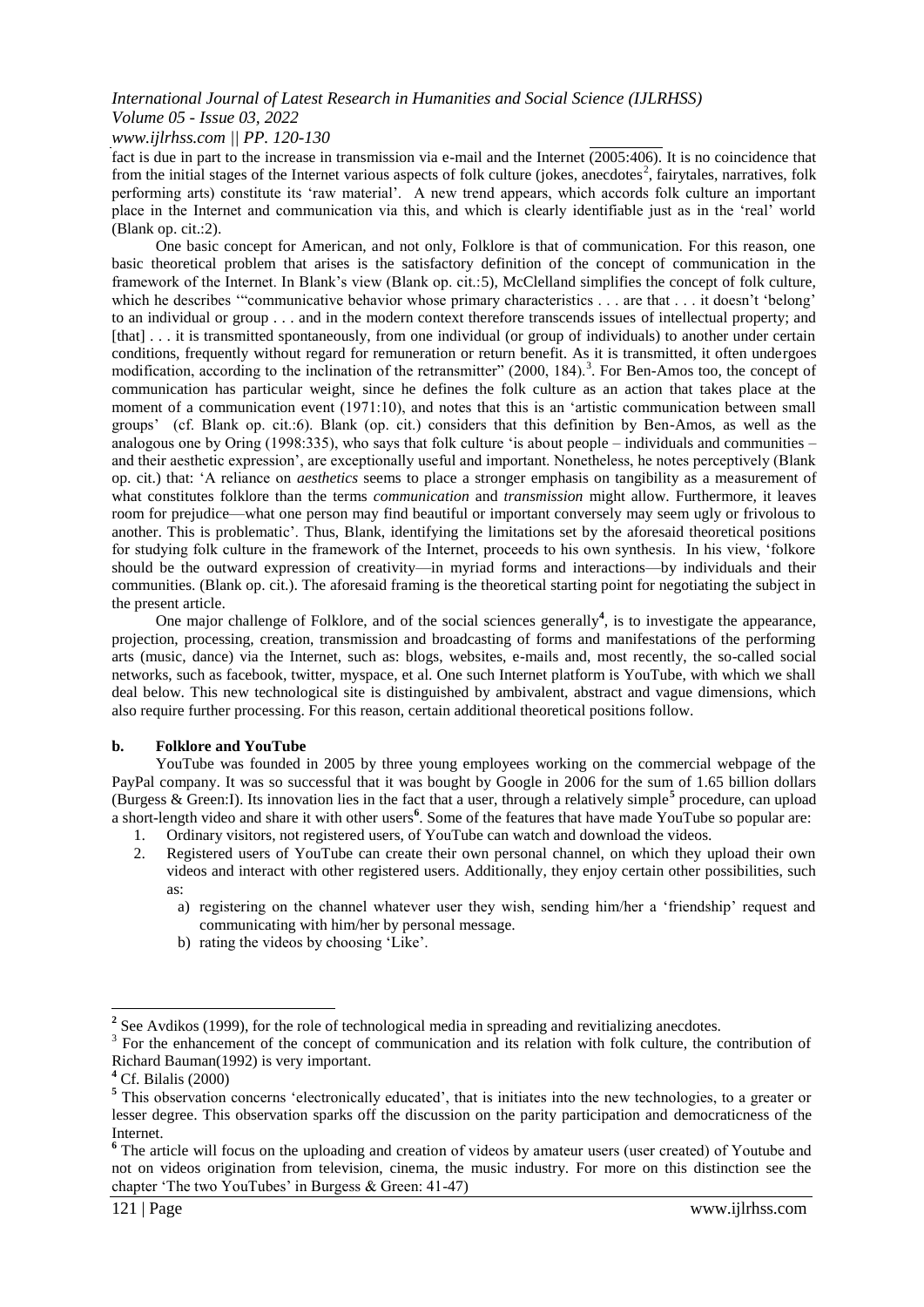*www.ijlrhss.com || PP. 120-130*

- c) posting a written comment on a user's videos. The comments appear below the video and are accessible to all users. The user who has uploaded a video also has the possibility of deleting a comment because of its content.
- d) inserting a video in a separate file and defining it as 'favorite'.
- e) attaching and reloading the relevant link of one video to another Internet space (facebook, blog, etc.)(hypertext)
- 3. Below the video, various quantitative statistical data appear, such as the total number of viewings, their geographical distribution and the age profile of visitors to it.

A first conclusion that emerges from the above is that YouTube users are an assemblage of people with peculiar traits. In the opinion of Rheingold (1993), the absence of physical presence does not cancel YouTube's function as a field of constituting virtual (or potential, according to others) communities. He notes: 'the virtual communities are social congregations that arise from the Internet, when several people continue to take part in these public discussions for a long interval, with a sufficient human feeling, to create webs of personal relations in cyberspace' (Rheingold 1993:5). Taking this line of thought, Rheingold approaches the virtual communities from a folklore perspective, since he has no hesitation in declaring that the virtual communities: 'perform the functions of the traditional community … they are a folk site which anyone can visit to have a friendly discussion, to obtain information on a problem, to disagree on politics, to interact with other people who would otherwise remain strangers' (Rheingold 1993 in Jones 1997:40). This interactive and dynamic process between its community of users gives YouTube a sense of participatoriness and collectiveness. According to Meraklis, collectivity is basic criterion for contemporary folklore phenomena since it enhances a new form of popularity (Μeraklis 1992: 147). Avdikos, influenced by contemporary American folklore and interdisciplinary discourse, has, unlike Meraklis, no qualms in defining this technological culture as popular culture, and does not place his study based on a sterile opposition between the two poles of the dyad folk/popular folk culture (2009:316-333), and certainly beyond the dichotomy rural/urban folk culture. This clarification is important if we consider that popular folk culture is involved directly in or even identified with mass culture, capitalism, and consumerism. In the new context, Avdikos contends that 'popularity is expressed now in the process of use – when this is not an ongoing folk creation. It is not only the creation which renders the popularity' (2009 op. cit.:363).

Things become complicated when we refer to the practices developed by users of YouTube, as well as by the nature of the medium and the consequent frame of action this sets. We should not forget that the logo of YouTube, which has changed<sup>7</sup> in recent years, is 'broadcast yourself'. A direct summons to participation and self-action, and a latent invitation to active individual expression. Considering Blank's definition cited above, the question that arises is: Is there folk creation on YouTube or only consumption of cultural products? In my opinion, in the specific case, we could argue that a hybrid form of creativity is detected, which is clearly in continuous dialogue with the consumerist dimension of YouTube but is not limited only to the use. I believe this opinion is reinforced if we bear in mind that the amateur users of YouTube do not simply reproduce material originating from other media (cinema, television) but, through a multilevel and multifocal process, they synthesize, create and produce their own videos, using material (photographs, video, music, text) already existing in other electronic – and not – sources or from their own archive. All this material is (re)produced, commented on and rated thousands of times by other users, both on YouTube and in other Internet sites and social networks. This led the scholars who have studied YouTube, Burgess and Green, to the conviction that: 'on YouTube aesthetic values, cultural forms and creative arts are normalized through the collective activities and the judgements of the social network. Forming an informal and emergent "artistic world" specifically on YouTube' (Burgess & Green op. cit. :61).

This 'artistic world', beyond everything else, is articulated directly also with the consumerist dimension of YouTube. Its users ‗aestheticize', share, publicize, publish, narrate, and communicate their cultural experiences, as well as their experiences as consumers (Burgess & Green: 48). In order to describe all this contradictory setting, Hartley (2008) introduces the term redation<sup>8</sup>, which derives from the merging of the terms reduction and action, and refers to the production of new material through the procedure of processing/publishing already existing material (Hartley 2008:112). It would be rash for one to ‗downgrade' the total of the above heteroclites and practices (‗uploading', producing a video, commenting, (re)commenting and rating its content) to the general category of use and consumption. Of course, the boundaries between folk/popular and production/consumption are blurred and vague and move between amateur production and

<sup>&</sup>lt;sup>7</sup> The initial one was 'your digital video repository'.

<sup>&</sup>lt;sup>8</sup> Some time ago, [Alvin](http://en.wikipedia.org/wiki/Alvin_Toffler) [Toffler](http://en.wikipedia.org/wiki/Alvin_Toffler) (1970) tried to describe this situation, which is difficult to understand, by coining the neologisms prosumer, which derives from the terms producer and consumer.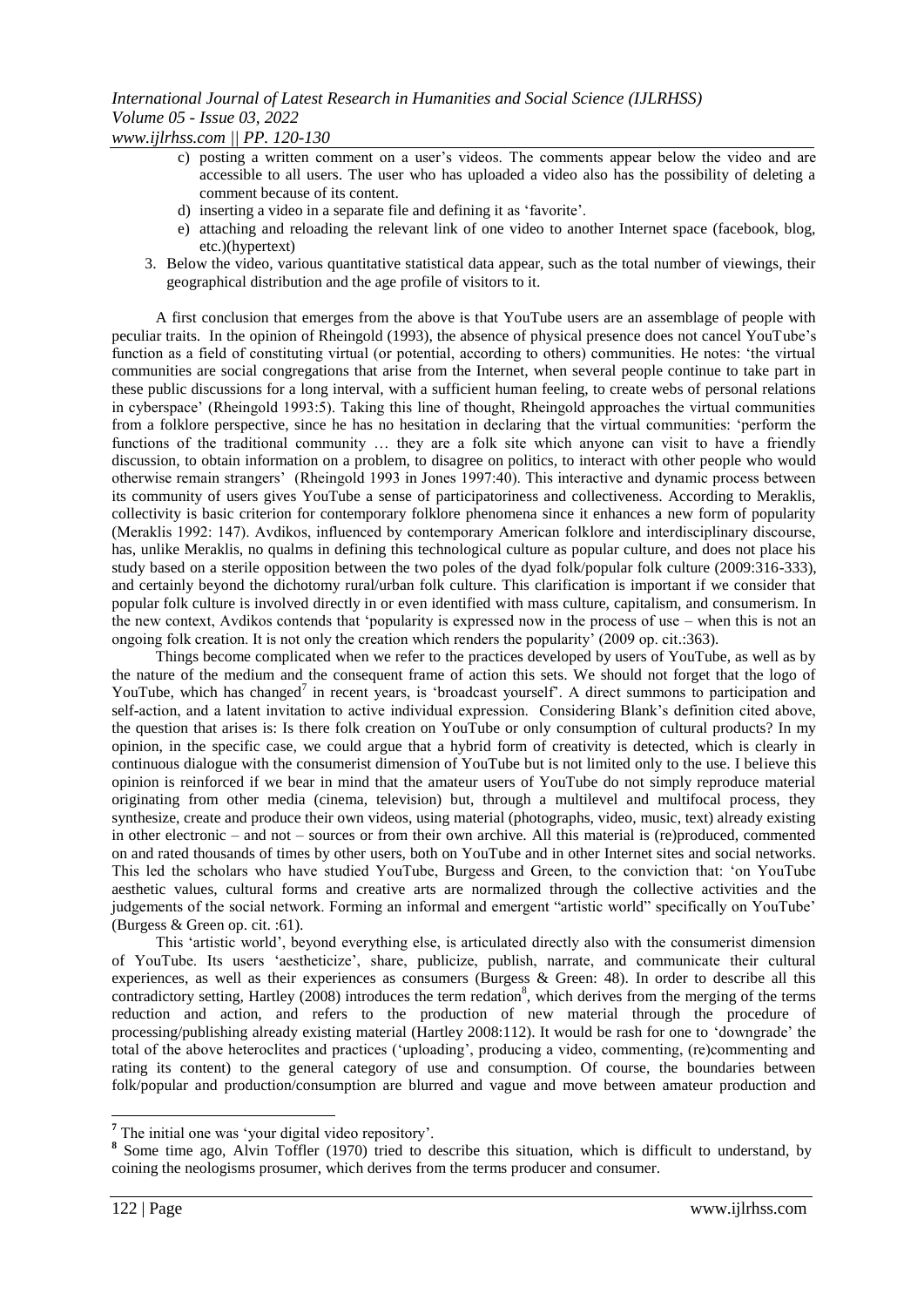### *www.ijlrhss.com || PP. 120-130*

creative consumption (Burgess & Green: 14). This viewpoint allows the partial freeing from the 'depenalizing' conceptualization of consumerism, which 'should not necessarily be seen as the end point of the economic chain of production but as a dynamic field of innovation' (Burgess & Green op. cit.:12). Dorst's folklore view enhances also the historical dimension of the phenomenon: 'The electronic inscription and reproduction of folklore forms merely epitomizes and makes especially visible the wholesale transformation of social and material relations that characterizes our historical moment (Dorst 1990: 183). It is commonly acknowledged that a very large number of videos whose subject is music, but also dance, circulates, is produced and is reproduced on YouTube. It is not fortuitous that these videos are the most popular and the most widely diffused. Important researchers in the domain of cultural studies consider that music<sup>9</sup> has a central role in the construction of postmodern individual and social identities (Frith 1996:110-11). Grossberg (1996,89) notes that there are no fully constituted, separate and discreet identities. He denies too the existence of authentic and model identities, which are based on a universal common origin or experience (op. cit.). Furthermore, he contends that identity is always a temporary and unstable result of relations that determine identities through differences. Stuart Hall defines identity as a structured representation  $(1991:21)$ , a 'production' which is always evolving, is never completed and is always constituted through representation (Hall 1990:222). In line with the last observation, we can consider that, beyond the fact that dance and music constitute the cultural identity, they are, concurrently also the representation of this. Thus, through music and dance we have the opportunity of investigating issues concerning the relations between individuals and social groups, as well as the creative practices developed in the framework of YouTube. These practices are the ways and the fields in which users, producers and commentators articulate their various conceptions, and how these are 'realized', that is understood and become real (Cowan 1998:23).

Primary aim of the present research is to contribute to the study of the central subject of the present volume, namely the relation between folk cultures in Greece and Turkey. The choice is not accidental. The national discourses on both sides and the representations of folk culture in the two neighbouring countries appear to be rather fluid and contradictory. Sometimes they project a sense of cultural affinity and proximity, while other times they are developed around a rigid and highly confrontational rhetoric. Certainly, however, this picture depends on the coincidence of cultural and historical circumstances each time. Reasonably, this deliberation raises further questions concerning the role of technology in shaping new forms of communication between ethnic and national discourses, individual and collective convictions about the familiar and the neighboring folk culture. For this reason, we examine the new phenomenon that appears through the transmission, broadcasting, commentary, and production on YouTube of amateur videos whose basic subject is folk performing arts (music and dance). And furthermore, through the complex procedures identified in the framework of YouTube:

- a. what are the new dimensions taken on by Greek and Turkish music and dance?
- b. and, in a more general framework, what are the representations that are projected for the Greek and the Turkish folk culture, and what are the relations between them?

The theoretical deliberation presented above runs through the analysis of the two ethnographic examples that follow, namely two videos on YouTube. The first video is associated with music and the second with dance. The basic methodological choice was folklore and anthropological fieldwork. A maze of methodological and epistemological problems arises here, but these shall not concern us in the present study. I shall mention some issues in passing. The main issue of cyberethnography is the absence of physical communication, as well as the vagueries of the research field (Olwig και Hastrup 1997:3). Denise Carter, who studies the Internet, says that' cyberethnography is similar to conventional ethnography because the four main moral obligations of dealing with human subject research are the same: the principle of non-maleficence, the protection of anonymity, the confidentiality of data, and the obtaining of informed consent (Carter 2005:152 cited **in** Blank 2009:10).

The specific ethnographic research commenced in December 2010 and is in progress. It is worth stressing that is was carried out entirely via electronic media of communication. The interviews, discussions and communication in general were conducted by telephone, by exchanging e-mails and, in real time, via the electronic platform skype**<sup>10</sup>**. Last. For a fuller picture of the special methodological and ethnographic convention that YouTube**<sup>11</sup>** shapes, I registered on YouTube, using a pseudonym, and have my own channel.

1

<sup>&</sup>lt;sup>9</sup> It is no commonplace to say that music and dance, as performative arts, display many affinities. For the purpose of this article, the positions formulated on music echo those on dance, and vice-versa.

<sup>&</sup>lt;sup>10</sup> Beyond every convention, I wish to thank sincerely my two informants-users of YouTube for their help, contribution and enthusiasm during the course of this particular ethnographic project.

<sup>&</sup>lt;sup>11</sup> An original and innovative ethnograpjhy of YouTube is that by Michael Wesch http://www.YouTube/Digital Ethnography (Michael Wesch).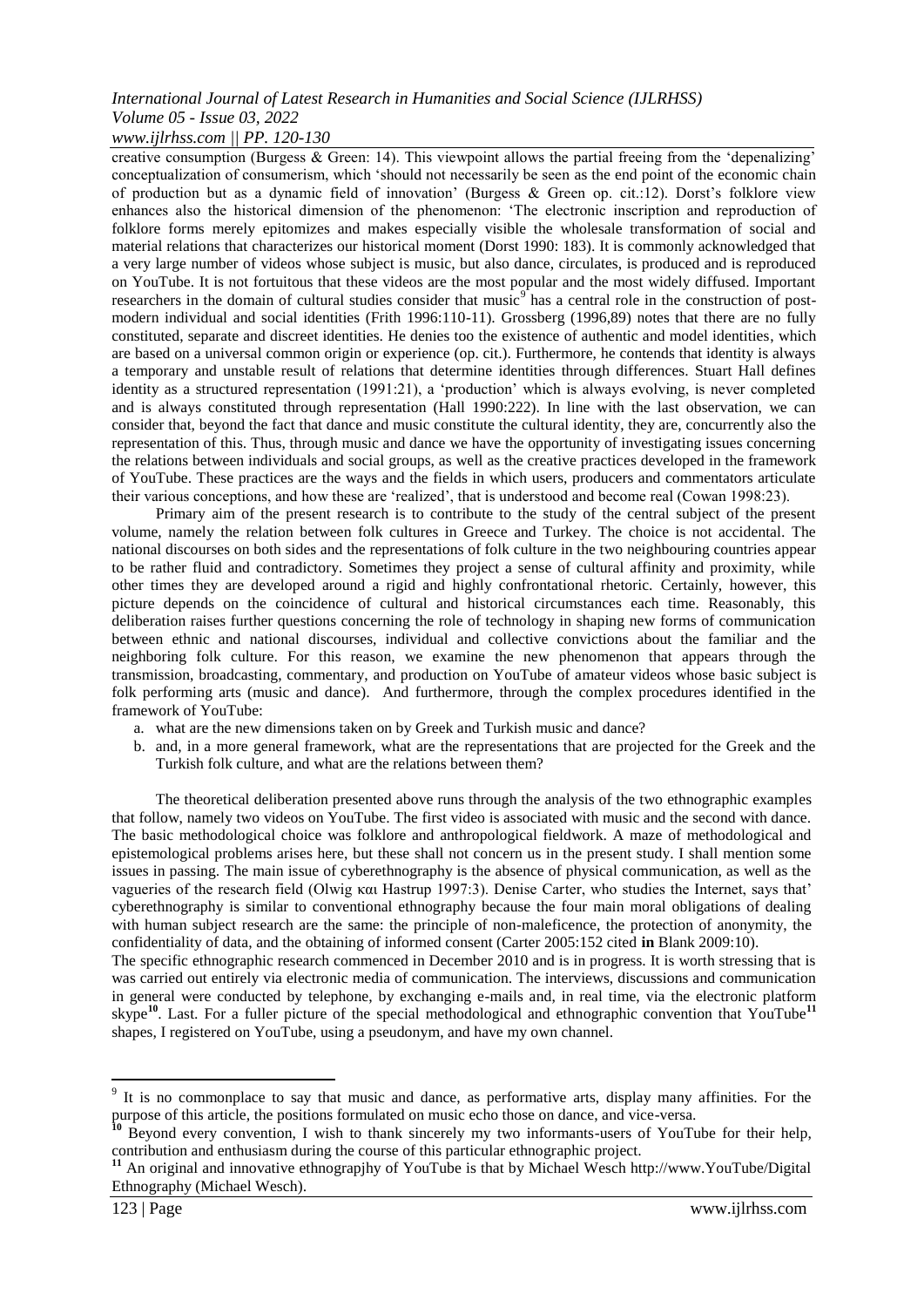### *www.ijlrhss.com || PP. 120-130*

### **1. assault 84. Pop star ala Turka: Saleas and Hüsnü**

The first video<sup>12</sup> we deal with is of the joint appearance of two leading folk musicians and virtuosos on the clarinet (*klarino*): the Greek Vassilis Saleas and the Turk Hüsnü Senlendirici. The specific collaboration of the two musicians took place in the framework of the popular Turkish television programme on Star channel, ‗Popstar ala tourka'<sup>13</sup>, in which the competitors are accompanied by a large orchestra and perform in front of a live audience. The programme also hosts as guest stars well-known Turkish artists (musicians and singers), such as Halil Karadumanan, the trans-sexual Bülent Ersoy<sup>14</sup>, Ibrahim Tatlises and others.

The video was uploaded by the user assault 84<sup>15</sup> in July 2009, who titled it 'Vassilis Saleas & Hüsnü Şenlendirici ~ Müzik Ziyafeti'. The term *ziyafeti* is familiar in both Greece and Turkey and has more or less the same meaning: making merry (*glendi*), eating and drinking, a meal enjoyed in an atmosphere of conviviality and in most cases accompanied by music and dance. The user assault84 was born in Germany, of Turkish immigrant parents, and lives there permanently. He is twenty-one years old and is studying meteorology in Hamburg, away from his family. Right from the outset, he declared to me and projected his particular ethnic identity, though without perceiving it as a concept that comes into conflict with his corresponding national identity as a Turk.

*"I"m not a "real" Turk*<sup>16</sup>*. I"m a Circassian. Historically, our ancestors escaped from the Russians and migrated to Turkey. But don"t think that because I"m a Circassian I"m not a Turk. I always think of myself as a young Turk with Circassian roots, who was born and lives in Germany."* 

Whereas assault 84's narration concerns his ethnic and national identity, gradually the interest focuses on issues relating to folk culture. This narrative practice does not seem to be fortuitous, since in the informant's view the reference to the value and importance of folk culture comes as a self-evident and ‗natural' consequence of the previous discussion on identity.

*"For the Circassians music and the folk culture*<sup>17</sup> *are exceptionally important, my dear friend. Before I came to Hamburg I was going for many years to a Circassian cultural association. We are all Circassians from Turkey but it is very important for us to keep our own culture alive. First and foremost, this meant learning our language, learning our traditional music and dance, and generally learning the norms of behaviour (for example: how to behave in front of old people)."*

The flow and the constitution of assault84's narratives *in toto* project the relationship between folk culture and identity almost as an equation. Somewhere here we are able to detect also certain of the motives which led assault84 to become actively involved with 'uploading' and creating music videos on YouTube. This fact is of nodal significance for him, as it is a personal emotional expression which simultaneously gives form and content to his ethnic and national identity.

*"As I told you, each one must act responsibly on issues regarding his culture. Through YouTube we share these lovely videos with more people and my ultimate aim is to show the whole world the greatness of the music of my country of origin. And I always hope that through this music I shall touch the hearts of some people: if not of all, at least those of the Turks."*

As he himself admits, the strange thing is that he encountered Turkish music quite by chance. Not only did he known nothing about the music of his country of origin, but he also almost loathed it. Things changed dramatically from the moment he began watching the program 'Popstar Alatourka'. Prior to that, his musical preferences were pop melodies, slow ballads and in general what assault84 defines as American music. It is worth noting that this music program on Turkish television prompted assault84 to apply himself to improving his knowledge of Turkish, which he hardly spoke until then. From that point onward, he has been involved systematically with YouTube, creating his own channel, on which he uploads numerous videos with Turkish music. Some of these are reproductions of television shows, video clips and generally appearances of well-

**<sup>17</sup>** He uses the term folklore

**<sup>12</sup>** http://www.YouTube.com/watch?v=R49oMvasvd0

**<sup>13</sup>** At various times this programme has had different names, such as Popstar Türkiye, Türkstar, Popstar Alaturka.

<sup>&</sup>lt;sup>14</sup> For the specific artist and for the anthropological approach generally between gender and music see Panopoulos 2007.

<sup>&</sup>lt;sup>15</sup> As the user himself informed me, he chose the pseudonym assault 84 for two reasons. First, it is inspired by the homonymous Oscar-winning Dutch film. Second, because he wanted to present himself as older than his actual age. Research on the criteria on which Internet users choose their pseudonyms has shown that the numerical part is related to important dates, such as date of birth, date of first meeting someone, date of marriage, etc. See Giannakopoulos (2005:203-208).

<sup>&</sup>lt;sup>16</sup> For the constitution of the concept of Turk and of Turkish identity in the post-Kemal period see Avdikos (2009:126-148). It is certain that in the frame of YouTube, assault84's discourse on his ethnic and national identity is based on new data which the specific technotopio sets.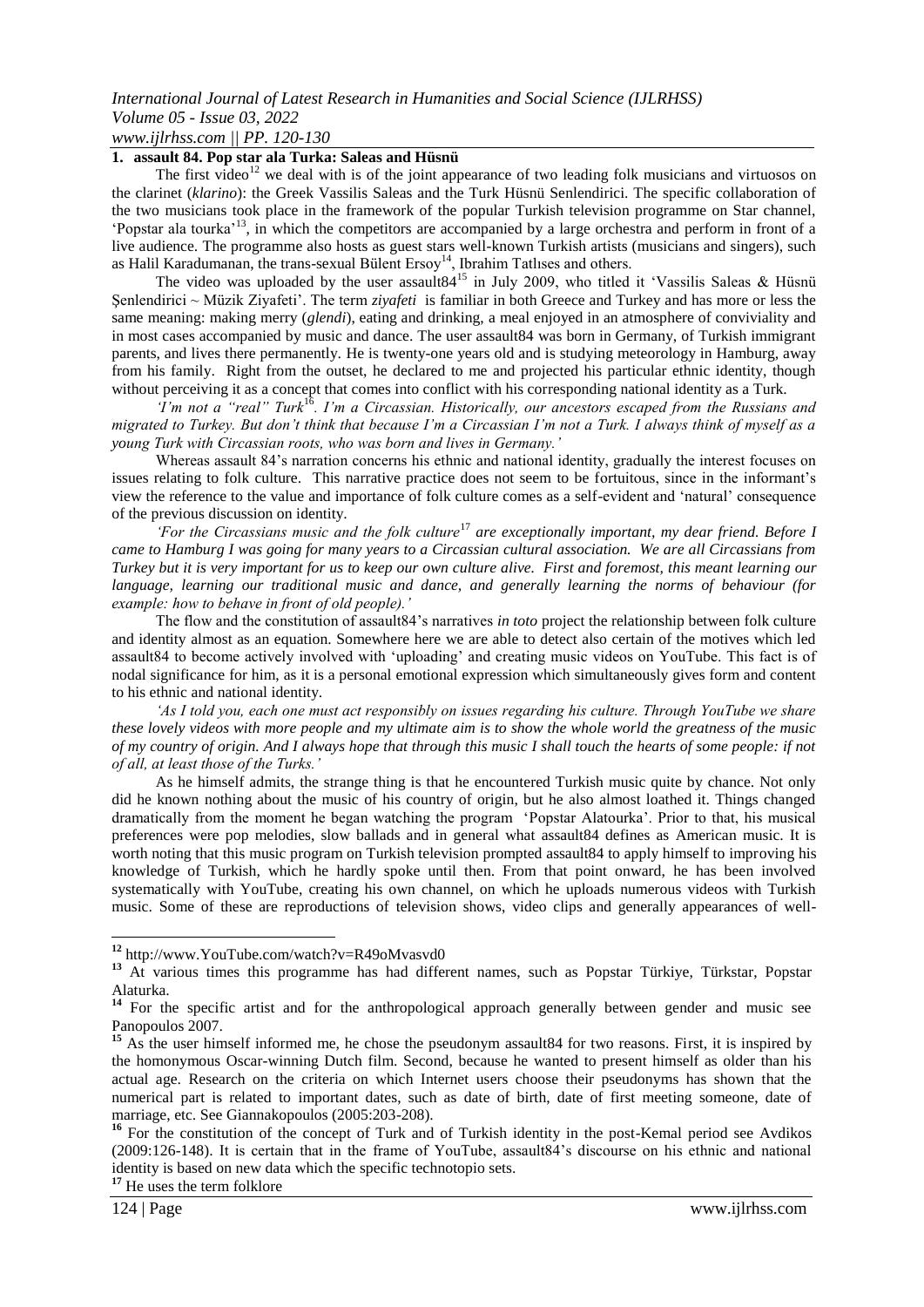#### *www.ijlrhss.com || PP. 120-130*

known Turkish artists in the mass media. There is, however, another side to this process, which displays a greater degree of inspiration and creativity. This is the active involvement of assault84, as well as of many other YouTube users, with creating and synthesizing personal videos. The thread pulling this activity of assault84 is the lyrics of the songs. So, through a laborious procedure, he makes his own videos, through which he tries to render and to express the words of a song, based both on the music and the images he chooses to synthesize. In general, we observe that assault84's channel has many visitors and receives many praising comments. And assault84 is anything but indifferent to this. The reception of his work by the community of YouTube users (re)vitalizes his motive and (re)supplies his creativity, making him feel particularly proud of this activity of his.

He himself includes the video of the joint musical appearance of Saleas and Hüsnü among the high-spots of his work, both for the excellent artistic level of this music performance and for the great appeal it had on YouTube. This is evident in the video's statistical data, since, until the time of writing this paper, it had been viewed some 122,000 times. Also, it has a very high rating from YouTube users, with 95 positive votes and only 5 negatives, while the total of comments is 66. As was expected, most users who saw the video were from Greece and Turkey, as well as from countries with a high number of immigrants from these two countries, such as Germany, United States of America and Australia. Assault84 feels extremely happy and proud of this video because it reveals a peculiar dynamic of the music phenomenon, which goes beyond geographical borders, overrides prejudices on both sides and, in the end, gives to music and folk culture in general a far wider perspective than that which national and ethnic ideologies propose. There were also comments that were more or less scathing and extreme, some of which assault84 deleted. Even so, the overwhelming majority of comments was very positive and enhanced a cultural familiarity between the folk cultures of the neighbouring countries, while at the same time they were distinguished by a critical stance towards the problems that national politics create.

*"Speaking of pride … The video of Vassilis Saleas with Hüsnü Senlendirici is probably the one for which users honoured me most. The fact that many Greeks and Turks congratulated me was very important for me. Truly, I am infuriated when people assume that there is an ancient animosity between Greece and Turkey. In this case I am ready to pull down the whole world, because I believe that there is a strong fraternity between the two peoples … Although there are some who insulted one another, in the end humanity won and for me this is the great glory."* 

It is interesting to look briefly at the musicians who appear in the video. Vassilis Saleas was born in Mesolongi, Greece, in 1958<sup>18</sup>. A year later his family moved to Athens, seeking a better life. His father Nikolas and his uncle Vassilis were his first teachers on the clarinet. At the age of eleven, he appeared in a club in Patras and at fourteen he recorded his first singles disc (45 rpm). In his long career he has worked with top Greek composers, such as Mikis Theodorakis, Vangelis Papathanasiou, Stamatis Spanoudakis, Dionysis Savvopoulos and Mimis Plessas. In these collaborations Saleas did not limit himself to interpreting traditional melodies but experimented with contemporary compositions and improvisations, trying and testing the inexhaustible possibilities of the clarinet. He has earned many gold discs and has appeared in prestigious and capacious venues: the Athens Concert Hall, the Odeum of Herodes Atticus, the ancient theatres of Epidauros, Delphi, Kassandra in Chalkidiki, ancient Philippi, the Lycabettus theatre and the Roman Odeum of Patras. His superb interpretational skills and virtuosity have established him as one of the best-known Greek soloists and his fame has spread far beyond the borders of Greece. Saleas is particularly esteemed in Turkey, which he has visited often in recent years, playing on popular television shows and festivals, in collaboration with Turkish colleagues.

Hüsnü Şenlendirici was born in Pergamon in 1976<sup>19</sup>. He too comes from a family of musicians, but his musical training differs from that of Saleas. Whereas Saleas learnt music through the family milieu and personal exposure, Hüsnü, at the age of twelve was already attending classes at the [Turkish](http://www.tmdk.itu.edu.tr/) [S](http://www.tmdk.itu.edu.tr/)tat[e](http://www.tmdk.itu.edu.tr/) [M](http://www.tmdk.itu.edu.tr/)usi[c](http://www.tmdk.itu.edu.tr/) [Conservatory](http://www.tmdk.itu.edu.tr/) in the Istanbul Technical University. He has collaborated with many artists performing Turkish music and has his own band, which is called [Laço](http://en.wikipedia.org/wiki/La%C3%A7o_Tayfa) [Tayfa.](http://en.wikipedia.org/wiki/La%C3%A7o_Tayfa) With this band, Hüsnü has experimented in various musical idioms, mainly of the Balkans but also jazz. He has a rich discography to his credit, outstanding in which is his partnership with the well-known American group the [Brooklyn](http://en.wikipedia.org/wiki/Brooklyn_Funk_Essentials) [F](http://en.wikipedia.org/wiki/Brooklyn_Funk_Essentials)un[k](http://en.wikipedia.org/wiki/Brooklyn_Funk_Essentials) [Essentials.](http://en.wikipedia.org/wiki/Brooklyn_Funk_Essentials)

Both musicians are of Roma/gypsy origin and characteristic of their personal career in music is their ability to play in many different situations. On the one hand, they appear as 'traditional' musicians at weddings, feasts and other musical occasions that are the object of study by Folklore. Furthermore, what singles them out is their ability to play with admirable fullness the musical form known in both Greece and Turkey as *ala turca*<sup>20</sup>.

<sup>&</sup>lt;sup>18</sup> See [http://w](http://www.facebook.com/VassilisSaleas?sk=info#!/VassilisSaleas?sk=info)w[w.f](http://www.facebook.com/VassilisSaleas?sk=info#!/VassilisSaleas?sk=info)aceboo[k.c](http://www.facebook.com/VassilisSaleas?sk=info#!/VassilisSaleas?sk=info)o[m/V](http://www.facebook.com/VassilisSaleas?sk=info#!/VassilisSaleas?sk=info)assilisSalea[s?sk=i](http://www.facebook.com/VassilisSaleas?sk=info#!/VassilisSaleas?sk=info)nf[o#!/V](http://www.facebook.com/VassilisSaleas?sk=info#!/VassilisSaleas?sk=info)assilisSalea[s?sk=info](http://www.facebook.com/VassilisSaleas?sk=info#!/VassilisSaleas?sk=info) και

http://www.cricos.gr/saleas\_bio.htm

<sup>19</sup> See http://www.facebook.com/pages/Hüsnü-Şenlendirici

<sup>&</sup>lt;sup>20</sup> In a strict musicological framework, the term *ala turka* refers to a mode of performance, which is based on serial scales and the *makam* system of classical Turkish music. In direct relation to the term *ala franga*, which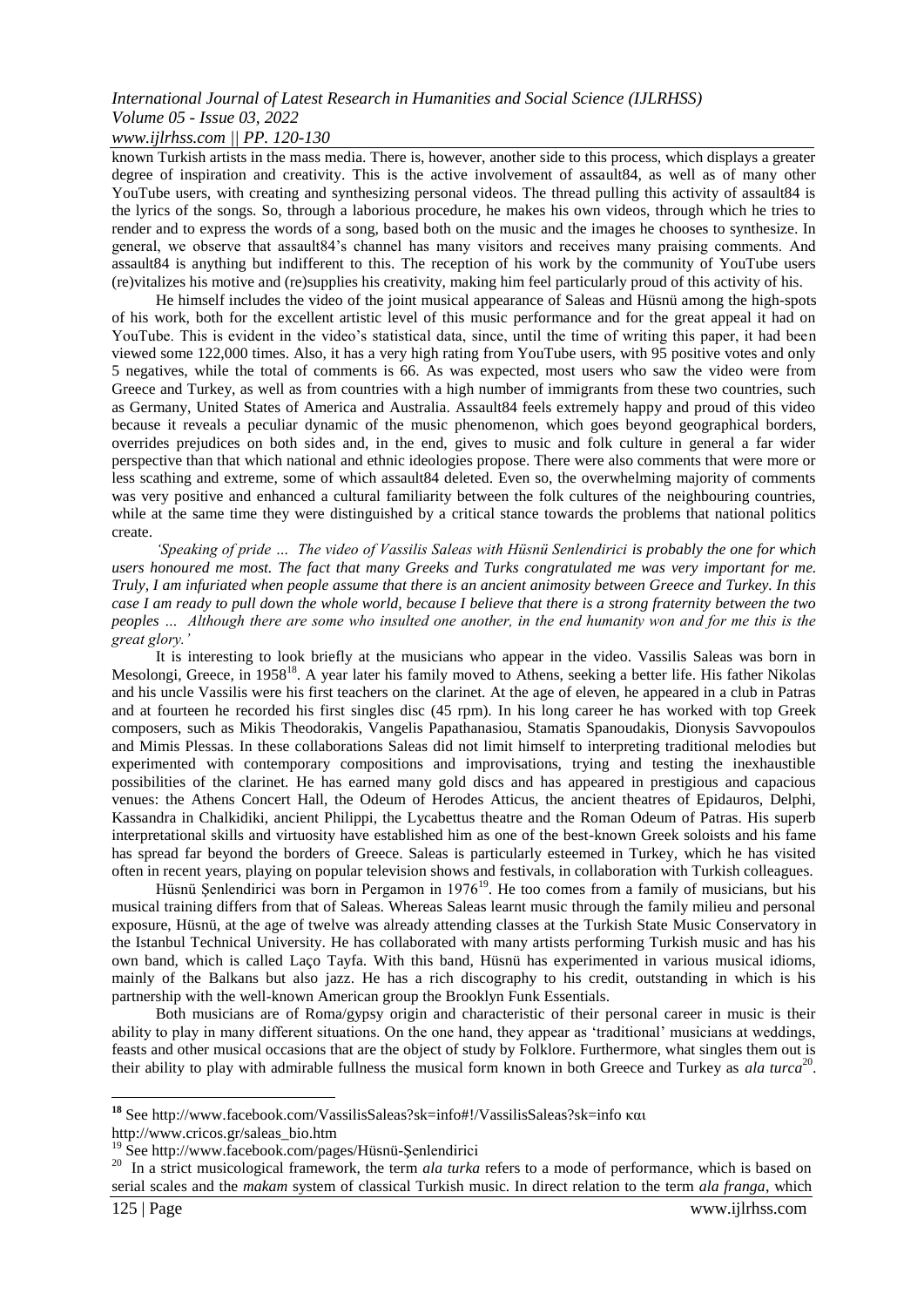#### *www.ijlrhss.com || PP. 120-130*

On the other hand, they become 'sophisticated' and are transformed into ethnic musicians, through a complicated process of their collaboration with well-known composers of Western music and their indulgence and wandering in new musical forms (Balkan, jazz, etc.), which are listened to by a much bigger audience and are a profitable investment for record companies specialized in so-called ethnic and world music. Obviously, they move comfortably between the two aspects of folk culture, the folk and the popular.

Τhis fact is enhanced too by the melodies the two musicians choose to play, with no pause between them, on the specific Turkish television show. Initially they play, in dialogue, an improvisation in free rhythm, what is know in both Greece and Turkey as *taksim*. They then move on to the theme of Mikis Thedorakis's well-known tune «δακρυσμένα μάτια» (tearful eyes) and conclude with a dynamic and rhythmic *cifteteli*.

At stake here is the effect of the music on the users, which in the end leads to the overcoming – always in the framework of YouTube – of the borders and frontiers that national ideologies impose, mainly on issues of folk culture<sup>21</sup>. We realize that, despite the impersonal and consumerist character of YouTube, the music performance keeps certain crucial elements. That is, even in the case of the reproduction of a music performance in a technotopia such as YouTube, a non-place (Augé 1995), the glory of the music (the aura, as Benjamin calls it) is not removed. It may change form, content and meaning, but certainly it has an acute effect at an emotional level, an extremely important fact. Last, it should not go amiss that references to the Rom/gypsy ethnic origin of the instrument-players are nil. Saleas plays as a Greek and Hüsnü as a Turk.

#### **2. romeikos2. Turcophone Cappadocians**

The second case we shall consider is the video entitled 'Cappadocia Agirnas Kasik Karsilamas Larissa 88 - Dance Traditions of the Greeks of Anatolia 4<sup>-22</sup>. The video was uploaded by the user romeikos2 in June 2009, its showings number 8,600 and it is most popular in Greece and Turkey. Presented here is a group of villagers from Askites in Rhodopi, dancing on the Conference on Dance, organized by the International Organization of Folk Art and held in Larisa in 1988<sup>23</sup>. The members of this community have a particular ethnic identity, since they are Turcophone refugees from the village of Agirnas in the district of Kayseri in Cappadocia, and at the conference they sang in Turkish and danced two dances: the *koutalia* and the *karsilamas*<sup>24</sup>.

As in the case of the music video discussed above, here too most of the users who have seen, downloaded or commented on it were from Greece and Turkey, and their rating was equally high, with 25 positive votes and only one negative. The picture from users' comments is similar. There are, of course, extreme nationalistic

correspondingly implies a European provenance and stylistic rendering, they constitute and antithetic pair which in each case has diverse and heterogeneous historical, ideological and symbolic roots and ramifications (cf. Kokkonis 2010). With whatever dangers this entails, we could say that today the term *ala turka* describes a musical form which, for a broad spectrum of its creators, performers, listeners, admirers, managers and consumers, is distinguished by and/or identified frequently with a 'free' and intensely emotional musical performance.

 $21$  For the case of the Balkans see Avdikos (2010).

**<sup>22</sup>** http://www.YouTube.com/watch?v=wKLjgLh4D08

<sup>23</sup> At this point it would, I think, be pertinent to note that the aforesaid conference was, at least in its initial phase, a forum that brought together various trends in the study of dance: from the scientific study of the social and historical background of dance, the study of movement per se to the use of dance as a product of cultural management. One important action of the conference, apart from the oral presentations and discussions, was the appearance of dance groups of inhabitants of various villages in Greece.<br><sup>24</sup> It is meaning field in Text in Text in Text in Text in Text in Text in Text in Text in Text in Text in Text in Text in Text in Text in Text in T

**<sup>24</sup>** It is meaningful here, I think, to cite my personal experience of the dance phenomenon among the Cappadocians settled in the area of Komotini. In the late 1980s, as a student, I was member of the dance group of the 'Basil the Great' Association of Cappadocians in the Prefecture of Rhodopi. Several members of the association's administrative committee and dance group originated from Askites. In this particular period, for obvious historical reasons, the presentation and performance of Cappadocian dances in the area of Komotini and of Thrace generally was accompanied by embarrassment, skepticism and doubt, mainly concerning the degree of their Greekness at the level of movement, music and costume. So, in most cases the dances were presented ‗mute', without the accompaniment of song. The performance in Laris is probably the first, at local and supralocal scale, presentation on stage of the dances and the songs of Akites in their mother tongue (Turkish). This is a highly significant fact, since these particular dances were looked down on and ridiculed and characterized by many as non-Greek but Turkish. This situation has certainly not changed completely even today. Nonetheless, performances of dances of Cappadocia, on stage, television and now the Internet have constituted a new frame of reference in which vies on the concept of the Greekness of the dances are far removed from the stereotypes of the past.

1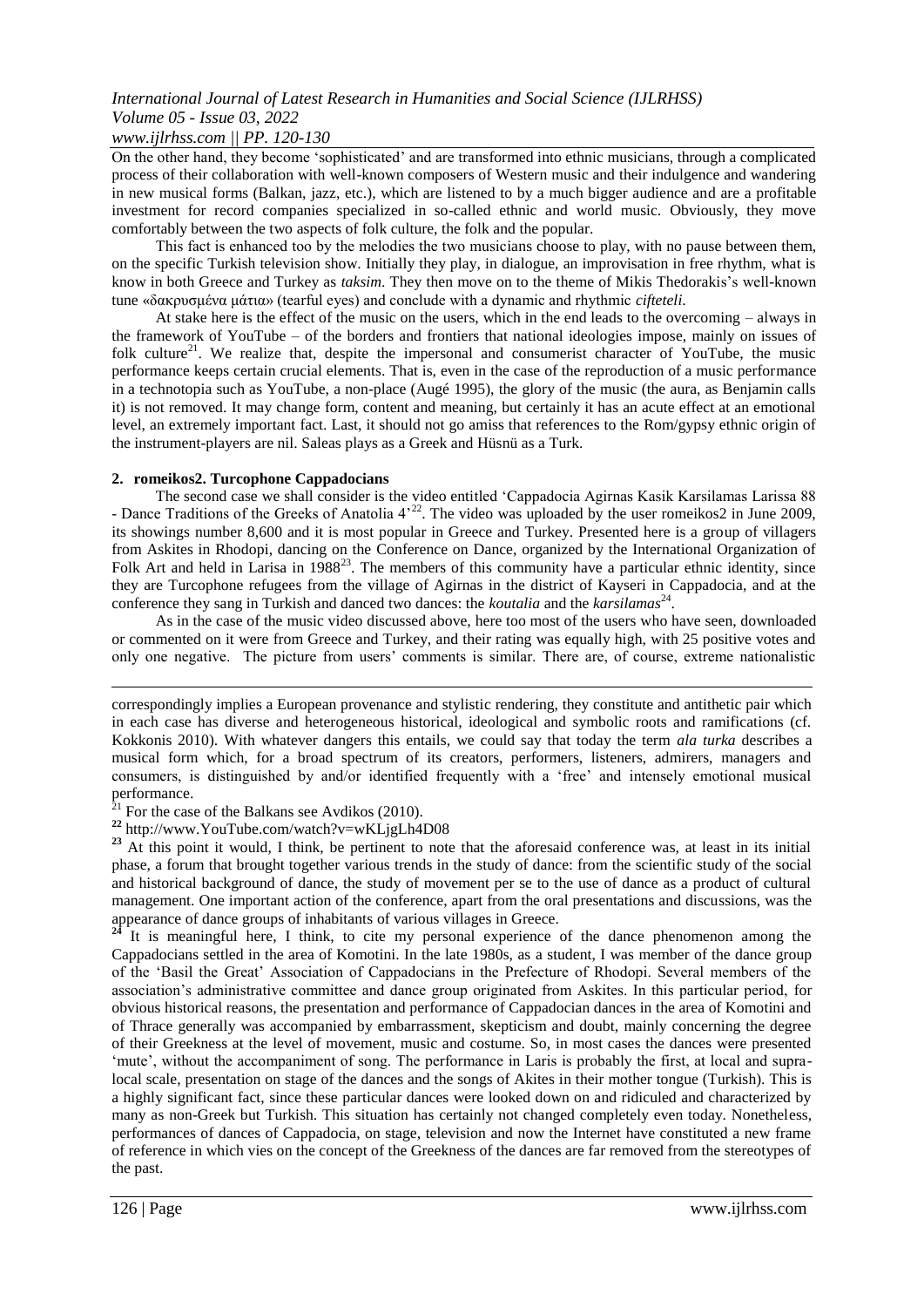### *www.ijlrhss.com || PP. 120-130*

comments on both sides. However, the majority of comments show an open-minded, humanistic and dynamic dimension of the folk culture of the two neighbouring countries and specifically of dance. The reference to their dance gives some users the opportunity to express, through a singular narrative discourse, their own experiences relating to their family origin, their traditions, their fate as refugees and, in the end, to recognize a deep cultural affinity between the two peoples, derivative of a long historical and social process. In a nutshell, they turn against a sterile and nationalistic view of the folk culture, which in the end removes the essence and the value of the folklore phenomena, such as dance, since it encases it in an impervious bipolism: white/black, mine/yours.

Of great interest are the relevant – and in each case similar to the above – positions of the user romeikos2, who uploaded the specific video and has his own channel. First of all, his personal story and origin is of symbolic and ideological significance. Romeikos2, like his parents, was born and raised in the USA. His paternal grandparents emigrated to America from Italy in the early twentieth century. Correspondingly, his maternal grandparents originated from Saranda Ekklisies and Epivates, in Eastern Thrace. Indeed, his mother's mother had worked as a schoolteacher in Constantinople. Romeikos2's multicultural roots and influences are the axis around which he builds his personal viewpoint of dance and folk culture in general. Remarkably frank and telling is his answer to my question as to why he chose the specific σsername.

*"first because the term romeikos, romios, romiosyni is historical and covers a wide range of nationalities, such as: the (former) non-Greek-speaking Vlachs, the Arvanites [of Albanian origin], the Gagavus, the Karamanlis, the Haikorums, peoples of Slav origin, and others. Second, because the Romios (Rum) is referred to in the Ottoman period, during which aspects of Modern Greek culture were shaped. Last, because I am of Italian and Greek origin, that is a Romaios on both sides."*

Romeikos2 studied history but has been working as a teacher of Greek traditional dances for many years. He is one of the best-known and most competent dance teachers in the whole of North America, but also very well known in Greece too for the recordings he has made all over the country. Since childhood, within the immediate milieu of family and relatives, he has been in contact with Greek dances, particularly those of Constantinople and Cappadocia. In the late 1960s he came to Greece for six months, in order to study Greek culture and history. There he got to know the Greek American Ted Petrides, who was teaching Greek dance and music in the same programme. Petrides encouraged his students to concentrate on and research the dances of one region. Romeikos2 decided to focus on the dances of Cappadocia. His research brought him into contact with the Farassiot refugees living in Athens and at Platy in Imathia. He conducted many interviews and made recordings of dances. He stresses that he quickly realized that there were profound kinetic, stylistic and musicological differences between the dance at the 'source' and the corresponding performance of Farassiot dances on stage by the Dora Stratou company.

In his opinion, even today the dances of Cappadocia and Greek dances generally suffer from the prejudices and practices of dance teachers and dance troupes. Furthermore, he notes that this situation has distanced the dance from its original form at a kinetic, stylistic and musical level, as well as at an emotional one. ‗Dance troupes dance without soul', as he puts it. This was his basic motive for uploading on YouTube videos from his archive, which in his opinion record a 'correct' dance performance. In other words, he brings back to the fore a critical issue that preoccupies those who study dance and folk culture generally: that of authenticity. Obviously, this inquiry is dictated also by the user's professional status. However, the very nature of the electronic medium of projecting and performing dance, as well as its fluidity as a cultural form, leads us to confront these issues more attentively.

And I proceed by asking a series of questions: How authentic is the performance of the authentic Cappadocian dancers in the framework of a conference in a theatrical space? How authentic does the same performance appear, videoed and uploaded on YouTube? To what degree do the YouTube users who listen to, watch and comment on the specific video participate in and, in the end, shape the concept of authenticity?<sup>25</sup>.

1

<sup>&</sup>lt;sup>25</sup> For a further and thorough discussion of the concept of authenticity see Bendix (1997).

**Christos Papakostas**, he recently got a new position as Assistant Professor in the Department of Primary Education in the University of Ioannina. He served as an Assistant Professor of Traditional Greek Dances at the Department of Physical Education and Sport Science (National and Kapodistrian University of Athens). Christos Papakostas is a scholar, master folk dance teacher and percussionist. For the past 20 years, he has served as a folklorist, choreographer, dance tutor, and percussion instructor for multiple performing groups. Dr. Papakostas is well-known in the Hellenic circles in Europe (Belgium, France, UK), USA, and Canada for teaching at Greek dance workshops, lecturing at universities and serving as a judge in dance competitions. he is the author *"Saha is varo ni nai. Romani Dancing & Music identities in Macedoni*a(Pedio books).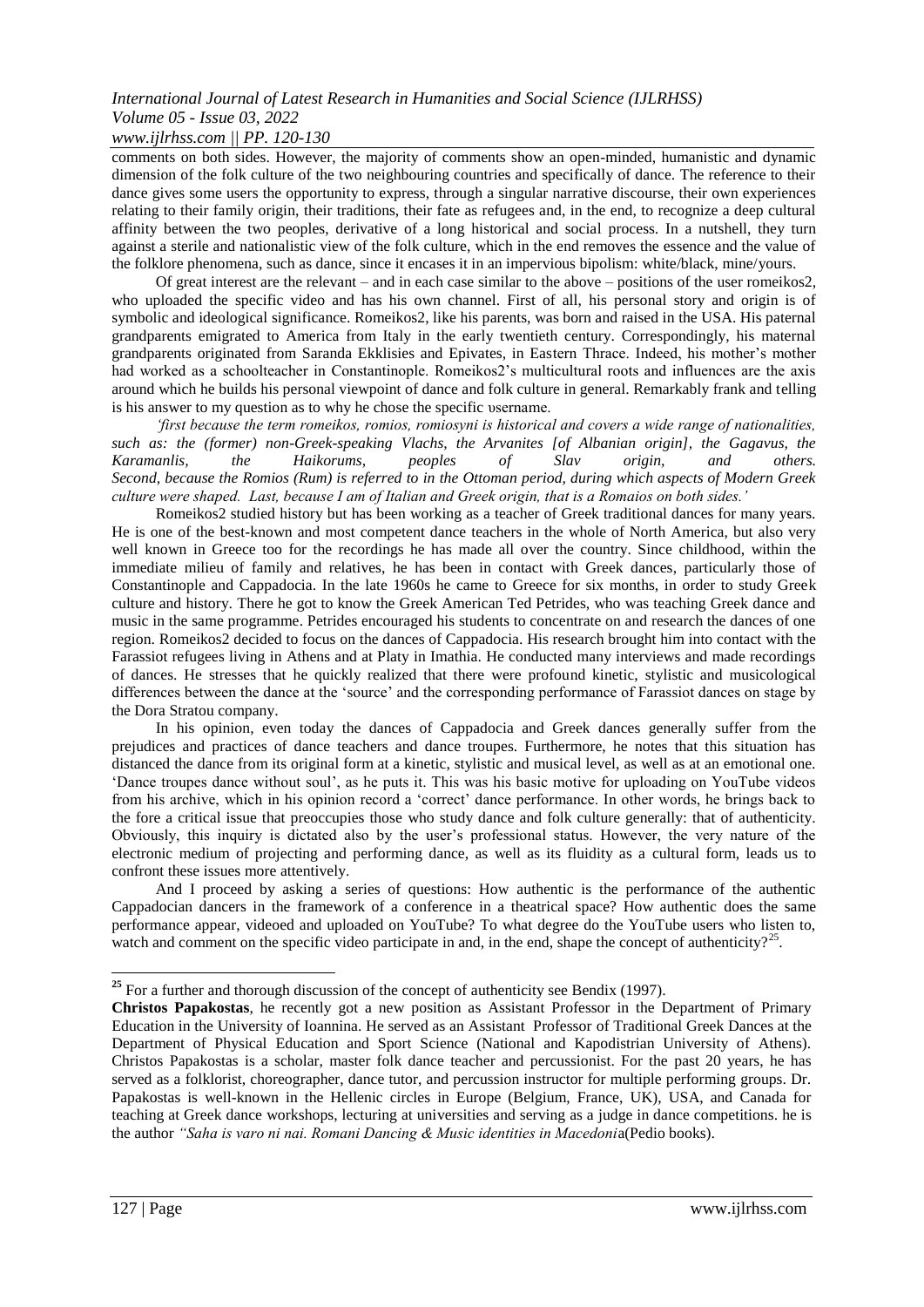#### *www.ijlrhss.com || PP. 120-130*

I think that, once again, Benjamin (2007) is pertinent, since he considers that basic precondition for the concept of authenticity is the presence of the original. What is the original in this particular case? Will it be defined in historical, social, cultural and, in the case of YouTube, technological terms? Benjamin most perceptively illuminates this aspect of the problem by arguing that: technical reproduction displaces the authority of the original and removes the reproduced object (dance) from the territory of its jurisdiction. And he continues, precisely because authenticity cannot be reproduced, the appearance of specific techniques of reproduction (such as YouTube, I add) provides the means for the differentiation of the levels of authenticity. Or, according to Meraklis, ‗every historical moment has its own authenticity, because life is continually flowing, continually changing'.

The dance phenomenon is identified and appears today as 'tradition' in a host of social and cultural domains: in local communities, in dance troupes, in management agents, in academic and educational organizations, and, what interests us today, on the Internet as a cultural form with diverse dimensions. It covers needs of expression, creativity, entertainment, information, social inclusion and who knows how many others. Despite their inherent differences, these two 'traditions' do not move independently of each other but, very often, are intertwined and intersect.

#### **Epilogue**

The expression *ala turka* in the title of this study is a representation through which an attempt is made, in a poetic manner, to raise its basic issues. On the one hand, it refers to a form of musical performance known and loved in both Greece and Turkey. On the other, apart from its classificatory content, it has ambiguous and multidimensional symbolic and ideological ramifications. These are detected in the two videos, which are the ethnographic material of the research.

Notwithstanding the individual differences between the two videos, we observe certain affinities, which are summarized as follows:

- a. In general terms, both users are of Turkish (assault84) and Greek (romeikos2) national origin (and not only), but do not live within the boundaries of the corresponding nation states. At the same time, they do not face as a problem their inclusion also in a particular ethnic group. The users' basic motive is communication with a larger collectivity, through which they will have the opportunity of airing their views and feelings and giving their own interpretation of the music and dance, as well as of determining their relation with the cultural identity. Their involvement with YouTube facilitates their fulfillment of this desire, through the creative practice of ‗uploading' and producing videos. Levis-Strauss's concept of bricolage comes to mind. The users, relying on music and dance, build a peculiar form of 'digital do it yourself', which is determined as one outcome of a compromise between the structure of the toolkit (videos) and the structure of the design (YouTube) (Levis-Strauss 1962:14). The creative actions of the two users and the relations that develop in the framework of YouTube transcend the boundaries of national states and constitute a new type of cultural nationality/citizenship' (Hermes 2005:4, Urrichio 2004:148). This is facilitated also by the absence of interpersonal communication, as well as by the security that the anonymity and concealed identity of the users offers. By extension, we would say that the concept of identity on YouTube acquires new form and content. Essentially, the practices and the views that users promote through their videos are transformed from personal positions and opinions into political and cultural questions (Lange 2007c). Some researchers see the technology as an opportunity for enriching public discourse, mainly on uncomfortable, unpleasant, and difficult issues (such as national and ethnic identity), which would be difficult to express via other forms and methods of communication (Lange op. cit.)
- b. The result of the interactive process is the forging of a conception that does not attribute homogeneous and static characteristics to music, dance, and folk culture, but historical, dynamic and fluid categories. They determine a space without bounds, they are games without borders (Frith 1996:125). They test the durability and the permeability of the borders (Papakostas 2008), which are repositioned in relation to the different reference points (Hall 1990:227). Similar is the picture cultivated around the concept of identity. For the two specific YouTube users, the ethnic and the national identity are not a 'frozen' monolithic concept but a construction that is founded in history. Specifically in the case of Greece and Turkey, the concept of identity has suffered from national and supra-national policies, and has been trapped in prejudices and stereotypes (For more see Avdikos 2009).
- c. If the above are true, then we can conclude that the users' positions and attitudes on folk culture and identity are at odds with the corresponding national and nationalistic rhetorics. Is this a non-conscious practice of cultural resistance ‗from below'? Stuart Hall notes that popular culture is one of the fields of consensus with and resistance to the dominant culture (Hall 1981:239). The question remains open, but it begs us to reexamine the concept of social construction. This is not an aim of the study here. Ambitious and audacious perhaps. Nonetheless, the involvement with the specific issue is most interesting. The study of the folk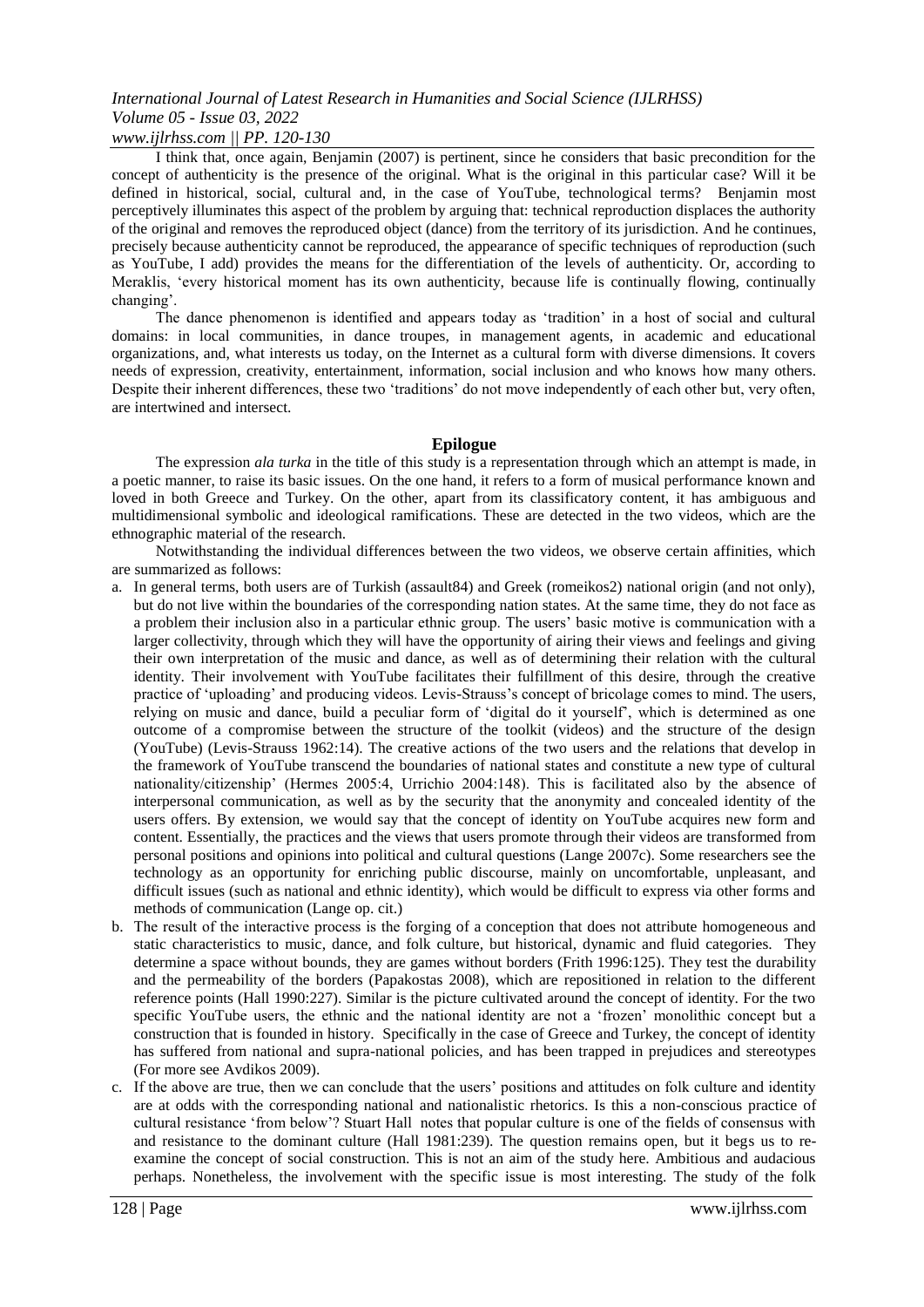*www.ijlrhss.com || PP. 120-130*

culture in Greece and Turkey was based mostly on the theory of social construction. Perhaps the special features of YouTube test the limits of this particular theory. Even if we accept that, to a large degree, Greek and Turkish folk culture are constructions which appeared in the framework of constituting the national states, we cannot ignore the fact that the acting objects, the users, commentators, producers of the two videos create new situations and frames of interpretation. It seems that for reasons that we should investigate, the social actors of YouTube refute, reconstruct and 'play' with the construction.

Shifting the focus to a more general frame, we should wonder also about the new dynamic that the two folk performing arts present as objects of the Internet. Manuel Castells, the important intellectual who has studied the Internet, considers that in the age of the real virtuality of the World Wide Web, art in general can have a role of vital importance. He observes in relation: 'In fact, art was always a tool for building bridges between men from different countries, different cultures, different classes and ethnic groups, different genders and different positions of power … Art is a protocol of communication to reinstate the unity of the human experience beyond oppression, difference and conflict … More than ever, this could be its role in a civilization characterized by fragmentation and the potential inability of communicating codes, in which the multiplicity of expressions may in reality undermine the common expression … Art (music and dance, I add) more and more hybrid expression of virtual and physical materials, can be a fundamental cultural bridge between the Internet and ourselves' (Castells2005:240-241).

In conclusion, I should like to point out that the study concurs with all those approaches to the Internet, which see it as a first-class opportunity for renewing the discipline of Folklore by giving it a contemporary (see Kirshenblatt-Gimblett 1995) and interdisciplinary prospect (Bendix 1998: 237, cf. Avdikos 2009). Through a dialogue on equal terms with related social sciences, a composed and generalized review and synthesis of its theoretical and methodological equipment is possible.

#### **Bibliography**

- [1]. Avdikos, Ε. 1999. Grecian Riddle-jokes: Formalistic and Functional Features of a [New](http://www.folklore.ee/folklore/vol10/minorf.htm) [M](http://www.folklore.ee/folklore/vol10/minorf.htm)ino[r](http://www.folklore.ee/folklore/vol10/minorf.htm) [Form.](http://www.folklore.ee/folklore/vol10/minorf.htm) *Folklore 10 [http://w](http://www.folklore.ee/folklore/vol10/index.html)w[w.f](http://www.folklore.ee/folklore/vol10/index.html)olklor[e.ee/f](http://www.folklore.ee/folklore/vol10/index.html)olklor[e/v](http://www.folklore.ee/folklore/vol10/index.html)o[l10/i](http://www.folklore.ee/folklore/vol10/index.html)nde[x.html](http://www.folklore.ee/folklore/vol10/index.html)* (last access 6/5/2011).
- [2]. \_\_\_\_\_\_\_\_ 2009. *Ειζαγφγή ζηις Σποσδές ηοσ Λαχκού Πολιηιζμού. Λαογραθίες, Λαχκοί Πολιηιζμοί, Ταυτότητες{Isagogi stis spoudes tou laikou politismou].* Αθήνα: Κριτική
- [3]. \_\_\_\_\_\_\_ 2010. *Λαχκοί Πολιηιζμοί και Σύνορα ζηα Βαλκάνια[Laiki politismi ke sinora sta Valkania]*. Αθήνα: Πεδίο
- [4]. Bilalis M. 2000. Η πόλη του Internet. Καινούριες διαδρομές για τη σύγχρονη πόλη και το αστικό θαηλόκελο»[I poli tou Internet. Kenourgies diadromes gia ti sichroni poli ke to stiko phenomeno].In: Χρήστος Λούκος (ed.) *Η πόλη στους νεότερους χρόνους. Μεσογειακές και Βαλκανικές όψεις (19<sup>ος</sup>-20<sup>ος</sup> αι.*), Athens: Εταιρεία Μελέτης Νέου Ελληνισμού, 2000, 297-310 (jointly with Κ. Παπακωνσταντίνου).
- [5]. Bauman, R. 1992 (ed.). *Folklore, Cultural Performances, and Popular Entertainments: A Communications-centered Handbook.* Oxford: Oxford university press.
- [6]. Baym, N. K. 1993. "Interpreting Soap Operas and Creating Community: Inside a Computer-Mediated Fan Culture.‖ *Journal of Folklore Research* 30:143–77.
- [7]. Ben-Amos, D. 1971. "Toward a Definition of Folklore in Context." Journal of American Folklore 84: 3-15.
- [8]. Bendix, R. 1997. *In Search of Authenticity: The Formation of Folklore Studies*.
- [9]. Madison: University of Wisconsin Press.
- [10]. Benjamin, W. [1936] 2007. "The Work of Art in the Age of Mechanical Reproduction." In *Illuminations: Essays and Reflections*, ed. Hannah Arendt, (217–52). New York: Schocken.
- [11]. Blank, T. 2009. *Folklore and the Internet. Vernacular Expression and in a Digital World.* Logan, Utah: Utah State University Press
- [12]. Burgess, J. & Green J. *YouTube. Online Video and Participatory Culture*. Malden, MA: Polity
- [13]. Carter, D. 2005. "Living in Virtual Communities: An Ethnography of Human Relationships in Cyberspace.‖ *Information, Communication, & Society* 8: 148–67.
- [14]. Castells, M. 2005. *The Internet Galaxy: Reflections on the Internet, Business, and Society.* Oxford ; New York :Oxford University Press
- [15]. Cowan, J.K. 1990. Dance and the Body Politic in Northern Greece.Princeton: Princeton university press
- [16]. Dundes, A. 1980. *Interpreting Folklore*. Bloomington: Indiana University Press.
- [17]. Dorst, J. 1990. "Tags and Burners, Cycles and Networks: Folklore in the Telectronic Age." *Journal of Folklore Research* 27: 179–90.
- [18]. Frith, S. 1996. Music and Identity. In: S. Hall & P.D. Gay (eds), *Questions of identity*(108-27). London, Thousand Oaks, New Delhi: Sage.